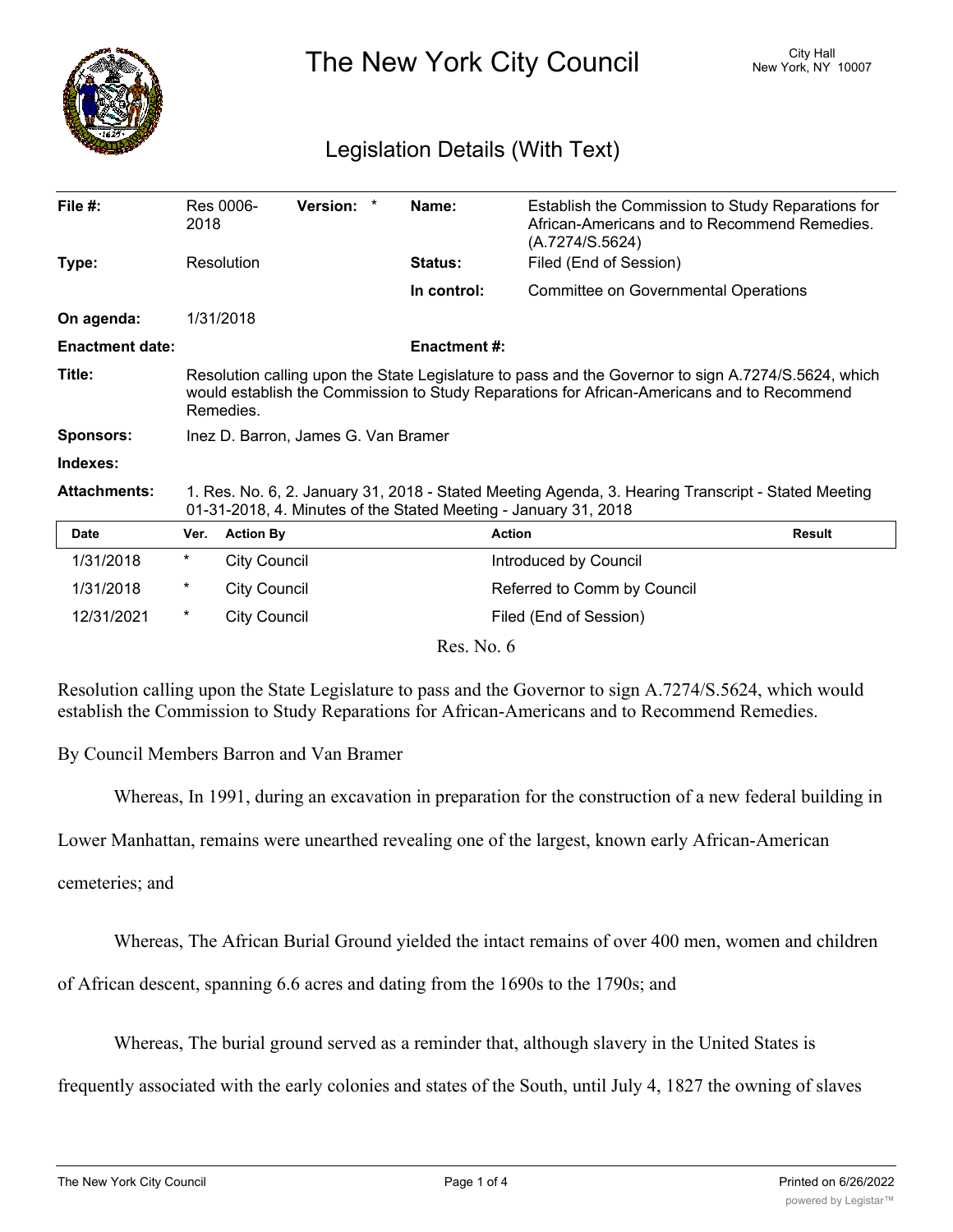## **File #:** Res 0006-2018, **Version:** \*

was legal in New York; and

Whereas, According to the New York Historical Society, 41% of colonial New York City households owned slaves-a level of urban societal penetration that has been compared to Charleston, South Carolina, and

Whereas, At the time of the American Revolution over 10,000 African-Americans inhabited New York City; and

Whereas, In 1626, 11 African slaves were brought to New Amsterdam, as New York City, founded by the Dutch, was originally called, by the Dutch West India Company; and

Whereas, Slave labor cleared the land and built the walls along what would later become Wall Street, the City's first city hall, Trinity Church and Fraunces Tavern among other structures; and

Whereas, In 1711, a slave market was officially established on Wall Street between Pearl and Water Streets, which according to some reports operated for about 50 years; and

Whereas, During the American Revolution, the British dealt slavery in New York City a blow by offering freedom to slaves who would join their ranks; and

Whereas, Over 10,000 slaves came to New York, which was under British control and over 3,000 sailed away with British forces to Canada at the end of the war; and

Whereas, On July 4, 1799, The Gradual Emancipation Act of 1799 was enacted, which freed slave children born after that date, but indentured them until they were adults; and

Whereas, In 1817 the Abolition Act was enacted, which also freed slaves born before 1799, but only after July 4, 1827; and

Whereas, On the threshold of widespread emancipation, the New York State Constitutional Convention of 1821 removed the property qualifications for ballot access for white men, but imposed a property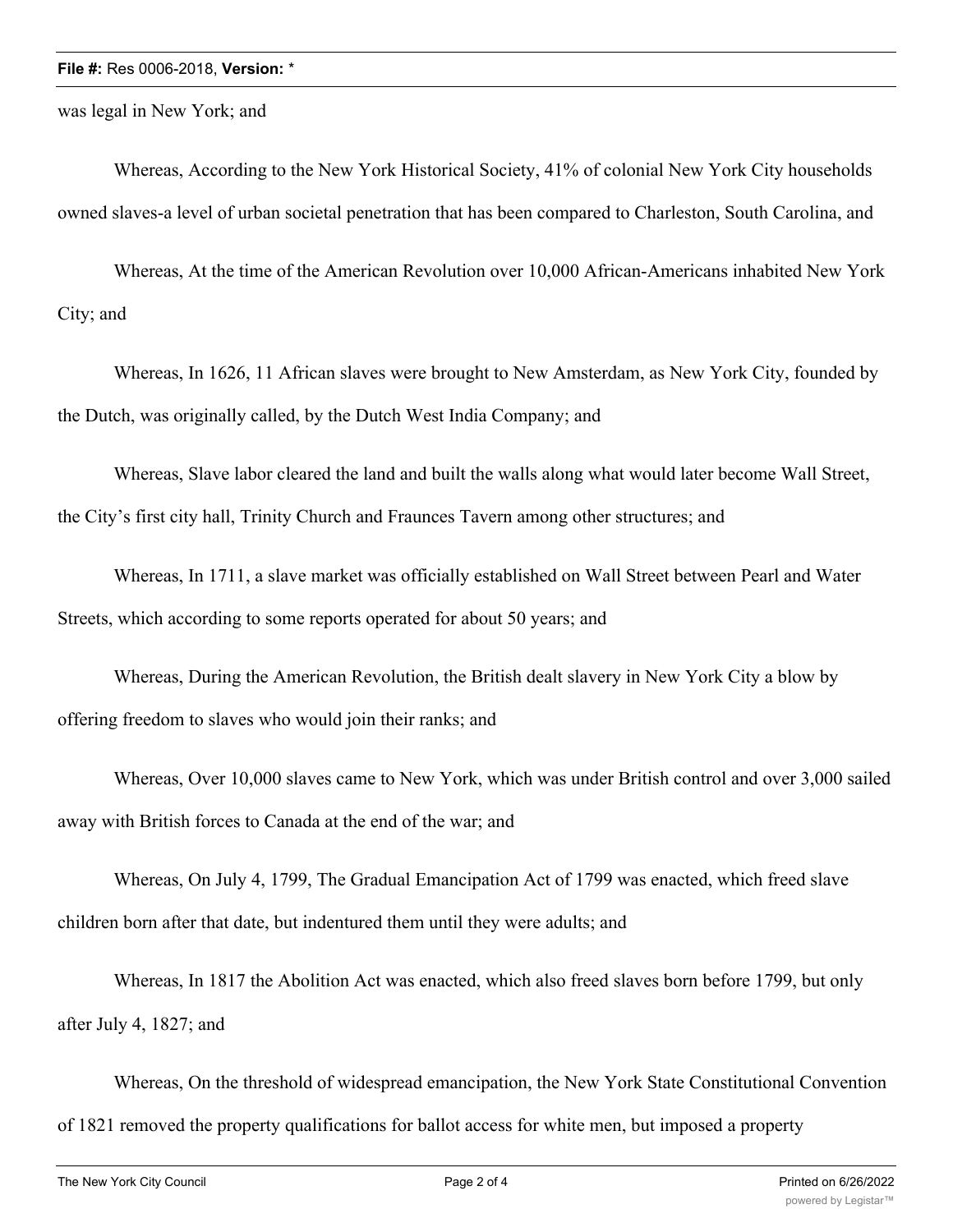qualification (\$250) for blacks that effectively disenfranchised them; and

Whereas, In acknowledgement of the fundamental injustice of slavery in New York, A07274/S05624 would create the Commission to Study Reparations for African-Americans and to Recommend Remedies ("The Commission") and appropriate \$250,000 to cover its expenses; and

Whereas, The Commission would consist of 11 members with one appointee by the Governor, the majority and minority leadership of the State Assembly and Senate-a total of five appointees; and

Whereas, The balance of the Commission would be appointed by the National Coalition of Blacks for Reparations in America, the December 12<sup>th</sup> Movement and by Dr. Ron Daniels of the Institute of the Black World, with two appointees each; and

Whereas, The Commission would examine the slave trade, including the procurement, transport and sale of African slaves, as well as their treatment throughout this process; and

Whereas, The Commission would examine the institution of slavery that existed in the State and City of New York; and

Whereas, The Commission would examine the treatment of slaves in New York, including their deprivation of freedom, exploitation for labor and the destruction of family and culture; and

Whereas, The Commission would examine the extent to which the federal and state governments of the United States supported the institution of slavery; and

Whereas, The Commission would examine the various forms of discrimination in both the public and private sectors during the period between the Civil War and the present, as well as the lingering effects of the institution of slavery in the present day; and

Whereas, The Commission would recommend appropriate ways to educate the American public of its